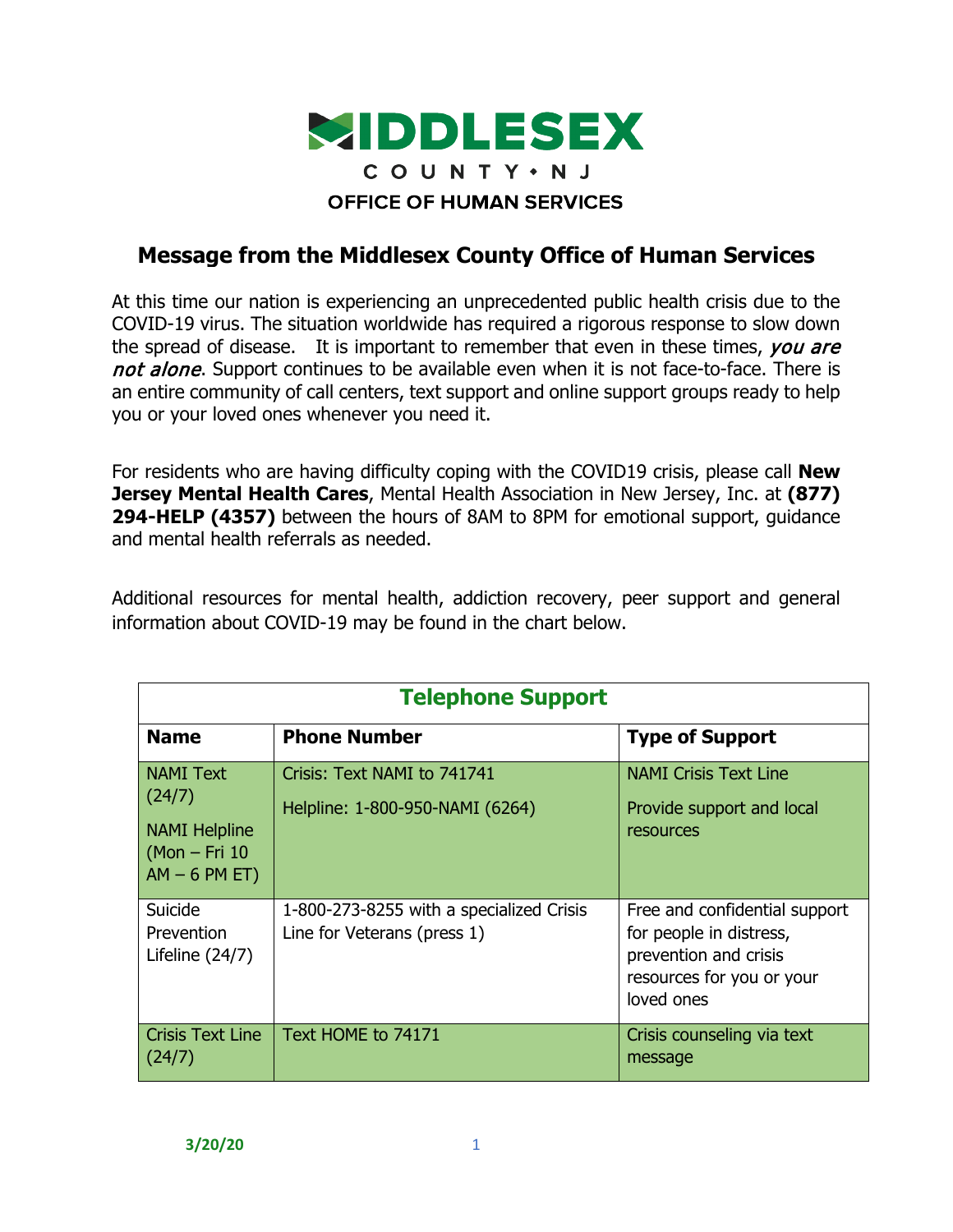| NJ Coronavirus<br>Call Center<br>(24/7)                                  | 1-800-222-1222 or 1-800-962-1253                          | Hotline for COVID-19<br>questions                                                                                 |
|--------------------------------------------------------------------------|-----------------------------------------------------------|-------------------------------------------------------------------------------------------------------------------|
| NJ IME<br><b>Addictions</b><br><b>Access Center</b><br>(24/7)            | 1-844-276-2777                                            | Assistance and referral to<br>treatment for substance use                                                         |
| New Jersey<br>Peer Recovery<br>$(Mon-Fri8)$<br>AM to 10 PM)              | 1-833-422-2765                                            | Peer-to-peer support intended<br>for those struggling with<br>substance use but is open to<br>everyone            |
| <b>Vets4Warriors</b><br>(24/7)                                           | 1-855-838-8255                                            | Peer-to-Peer support for<br>military members and<br>veterans                                                      |
| Vet to Vet<br>(24/7)                                                     | 1-866-838-7654                                            | Peer-to-Peer support mental<br>health helpline for veterans                                                       |
| Mom2Mom<br>(24/7)                                                        | 1-877-914-6662                                            | Peer support for mothers<br>caring for children with special<br>needs                                             |
| Care2Caregiver<br>(24/7)                                                 | 1-800-424-2494                                            | Free peer helpline for those<br>caring for someone with<br>memory issues                                          |
| Cop2Cop<br>(24/7)                                                        | 1-866-267-2267                                            | Helpline for law enforcement<br>officers dealing with personal<br>or job-related stress                           |
| Worker2Worker<br>(24/7)                                                  | 1-855-327-7482                                            | Helpline for social workers<br>dealing with personal or job-<br>related stress                                    |
| Aid NJEA<br>(24/7)                                                       | 1-866-243-6532                                            | Free, confidential, and<br>effective support for NJEA<br>member and their families                                |
| <b>The Trevor</b><br>Project for<br><b>Youth (24/7)</b><br>call or text) | TrevorLifeline: 1-866-488-7386<br>TrevorText: Text 678678 | Support for LGBTQ youth in<br>crisis, feeling suicidal or in<br>need of safe and judgement-<br>free place to talk |
| Peer to Peer<br>Warmline                                                 | 877-292-5588                                              | Peer-run service providing<br>ongoing telephone support to                                                        |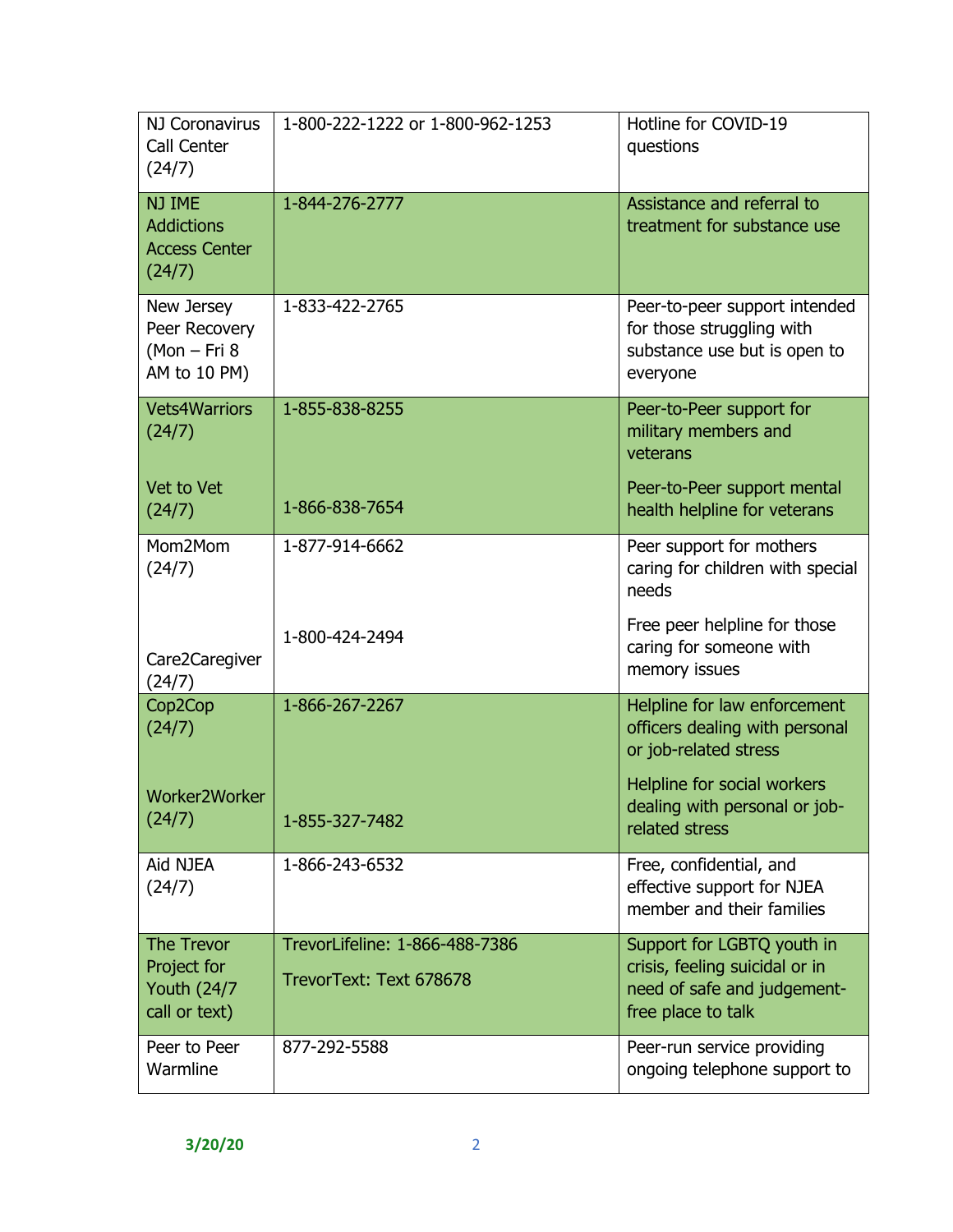|                                                           |                                                                                                         | individuals as they work<br>towards recovery                                                                        |  |
|-----------------------------------------------------------|---------------------------------------------------------------------------------------------------------|---------------------------------------------------------------------------------------------------------------------|--|
| <b>NJ Mental</b><br><b>Health Cares</b>                   | 1-866-202-4357                                                                                          | Free, confidential mental<br>health information and referral                                                        |  |
| ReachNJ (24/7)                                            | 1-844-ReachNJ                                                                                           | Hotline of addiction experts<br>who offer counseling to all<br>individuals, regardless of their<br>insurance status |  |
| Wellness<br><b>Respite</b><br><b>Services</b>             | 732-354-4403                                                                                            | Peer delivered outreach and<br>support                                                                              |  |
|                                                           | <b>Online Supports/Meetings</b>                                                                         |                                                                                                                     |  |
| <b>Name</b>                                               | <b>Website</b>                                                                                          | <b>Type of Support</b>                                                                                              |  |
| <b>NAMI NJ</b>                                            | http://www.naminj.org/online-support-<br>groups/                                                        | Online weekly support<br>groups                                                                                     |  |
| <b>Alcoholics</b><br>Anonymous                            | http://aaphonemeetings.org/<br>http://www.aa-intergroup.org/directory.php<br>https://www.aaspeaker.com/ | <b>Online 12-Step Resources</b><br>and Meetings                                                                     |  |
| <b>Narcotics</b><br>Anonymous                             | http://www.nabyphone.com/<br>http://www.na-recovery.org/                                                | Online 12-Step Resources<br>and Meetings                                                                            |  |
| <b>The Addiction</b><br><b>Recovery Guide</b>             | https://www.addictionrecoveryquide.org/resou<br>rces/online_communications/online_meetings              | Guide to various<br>online/chat meetings for<br>AA, NA, etc.                                                        |  |
| <b>Online Group</b><br><b>AA Meetings</b>                 | https://www.onlinegroupaa.org/                                                                          | Group AA meetings                                                                                                   |  |
| In the Rooms:<br>A Global<br><b>Recovery</b><br>Community | https://www.intherooms.com/home/live-<br>meetings/                                                      | Online support live video<br>meetings calendar                                                                      |  |
| NJ Department<br>of Human<br><b>Services</b>              | https://nj.gov/humanservices/coronavirus.ht<br>ml                                                       | COVID-19 Webpage with<br>information for all NJDHS<br>Departments                                                   |  |
| NJ Department<br>of Health                                | https://www.nj.gov/health/cd/topics/ncov.sht<br>$\underline{\mathsf{m}}$                                | <b>Communicable Disease</b><br>Service Webpage                                                                      |  |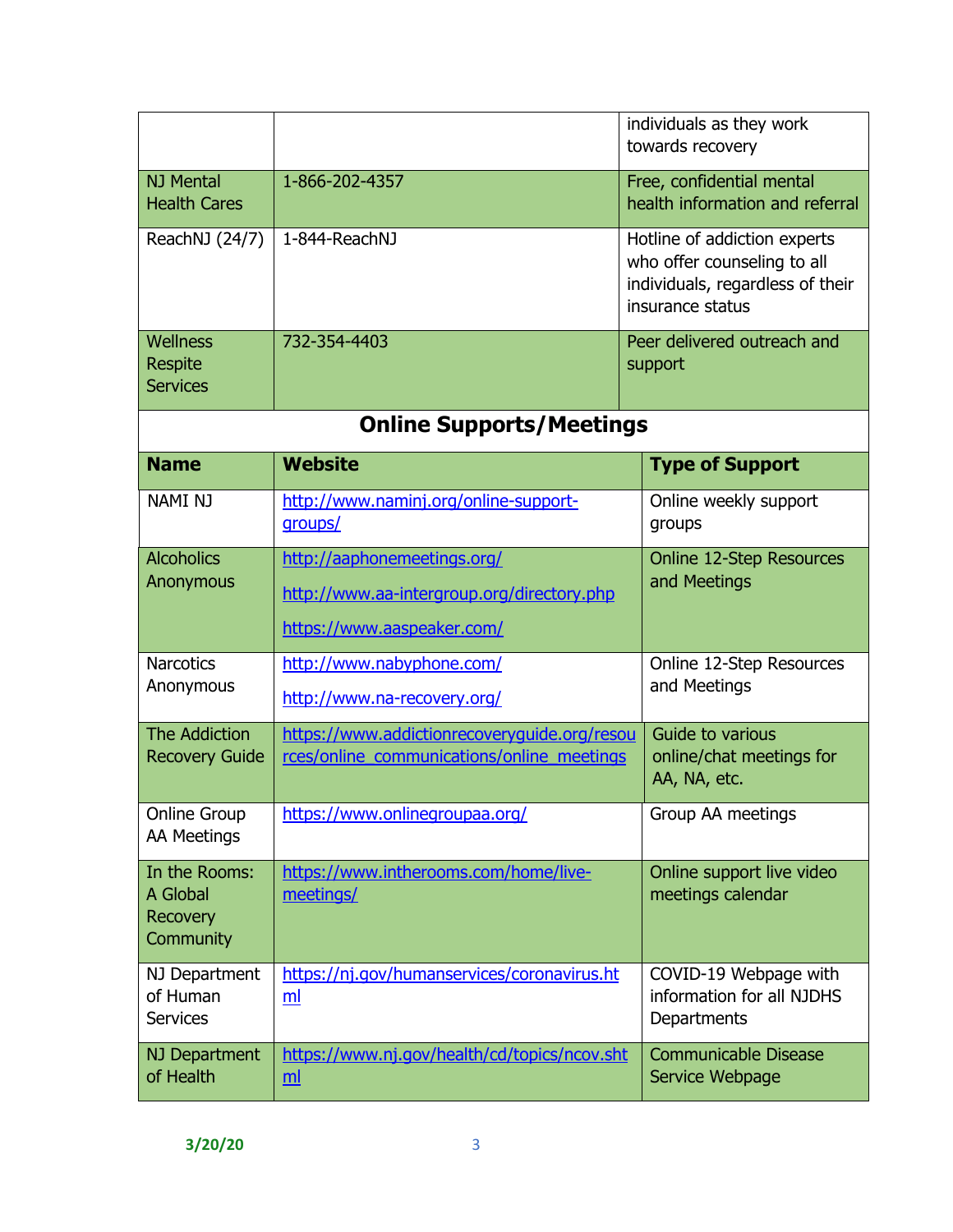| Centers for<br>Disease Control<br>and Prevention                                 | https://www.cdc.gov/coronavirus/2019-<br>nCoV/index.html | <b>CDC Coronavirus main</b><br>webpage                                                                                                                                                                                        |
|----------------------------------------------------------------------------------|----------------------------------------------------------|-------------------------------------------------------------------------------------------------------------------------------------------------------------------------------------------------------------------------------|
| In the Rooms                                                                     | https://www.intherooms.com/home/                         | Global online community<br>with over 500,000<br>members who share their<br>strength and experience<br>with one another daily<br>through live meetings,<br>discussion groups, and all<br>the other tools                       |
| LifeRing                                                                         | https://www.lifering.org/online-meetings                 | Organization of people who<br>share practical experiences<br>and sobriety support based<br>on the idea that there are<br>many ways to live free of<br>drugs and alcohol as there<br>are stories of successful<br>sober people |
| <b>Narcotics</b><br>Anonymous<br>Online<br><b>Meeting</b><br><b>Directory</b>    | https://tinyurl.com/ul34pet                              |                                                                                                                                                                                                                               |
| The Phoenix                                                                      | https://tinyurl.com/sxyl642                              | <b>Recovery Community</b><br>Organization offering live<br>stream Crossfit, Yoga and<br>Meditation daily every two<br>hours through the COVID-<br>19 Crisis                                                                   |
| Recorded<br><b>Speakers</b><br>(from a<br>variety of 12-<br>step<br>fellowships) | https://www.xa-speakers.org/                             |                                                                                                                                                                                                                               |
| Refuge<br>Recovery                                                               | https://tinyurl.com/wysjufy                              | Grounded in the belief that<br>Buddhist principles and<br>practices create a strong                                                                                                                                           |